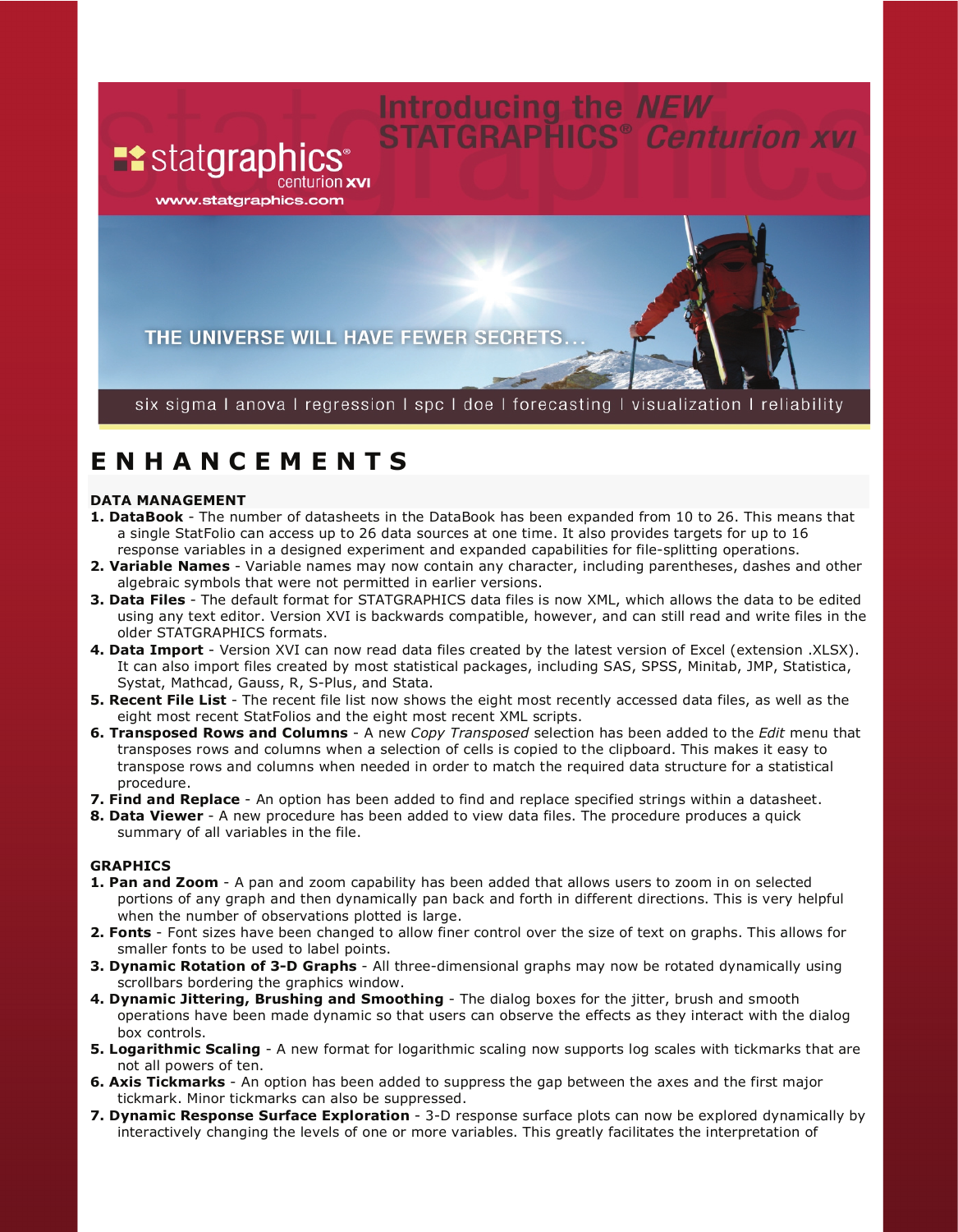effects in designed experiments, as the presence or absence of interactions is easily visualized. In addition, if the program is asked to follow the path of steepest ascent, the plots will change dynamically as the values of the factors are slowly changed.

- **8. Graphics Profile Designer**  A new option has been added to the *Tools* menu to make it easier to set and save all graphics options. Sample 2-D and 3-D plots are created showing all options, allowing users to create and save profiles that cover all types of graphs in the program.
- **9. Point Labels**  The *Point Identification* button has expanded options for automatically labeling points on any scatterplot. For plots such as control charts, labeling can be restricted to unusual points only. Labels can also be added only when a point is clicked on with the mouse.
- **10. 3-D Contour Plots**  Three-dimensional contour plots display contours for three factors simultaneously. They can be manipulated dynamically using the response surface explorer.
- **11. 3-D Mesh Plot**  Three-dimensional mesh plots display the value of a response throughout a three dimensional region.
- **12. Named Web Colors**  Colors may now be selected using standard Web names.

### **SYSTEM OPERATION**

- **1. XML Scripts** The STATGRAPHICS *XML Scripting Language* allows users to execute STATGRAPHICS procedures without using menus or dialog boxes. Using the scripting language, system globals can be set, data files can be accessed and statistical procedures can be invoked. Scripts developed with the XML scripting language may be executed by:
	- STATGRAPHICS Centurion Version XVI or later; or
	- The STATGRAPHICS.Net Web Services.
- **2. System Settings**  It is now possible to export, import or restore default system settings.
- **3. Procedure Operations** When procedures are selected from the menu, three dialog boxes are displayed before the analysis window is created:
	- Data Input dialog box;
	- Analysis Options dialog box; and
	- Tables and Graphs dialog box.
- **4. Procedure Tables and Graphs**  Users may save their desired default tables and graphs for each procedure.
- **5. Repeat Analysis "BY"**  A new option has been added to the *Edit* menu that allows users to run an analysis for each unique value contained in a "BY" variable.

### **STATISTICAL PROCESS CONTROL**

- **1. StatFolio Alerts**  Alerts can now be generated automatically whenever one of several events occurs:
	- A plotted point falls beyond the upper or lower control limit on a control chart;
	- An unusual run is observed on a control chart; or
	- A calculated capability index falls above or below a specified value.

Alerts can be in the form of dialog box messages, audio signals or e-mails sent to specified addresses. A log of all alerts is kept for later review.

- **2. Control Chart Scaling**  Additional fields have been added to all control chart data input dialog boxes allowing users to specify a variable containing locations along the x axis. This provides for improved scaling of dates and times.
- **3. Specification Limits**  Control charts now allow users to add specification limits to the charts.
- **4. Six Sigma Calculator**  The functionality of the Six Sigma Calculator has been expanded. In addition to converting among various quality metrics, it also creates a plot illustrating the estimated area within the specification limits.
- **5. Normal Tolerance Limits**  When normalizing transformations are necessary, the transformations will be automatically inverted after calculating normal tolerance limits.

### **DESIGN OF EXPERIMENTS**

- **1. DOE Wizard**  The *Experimental Design* section of STATGRAPHICS contains a new wizard that assists users in constructing and analyzing designed experiments. It guides the user through 12 important steps.
	- The first seven steps are executed before the experiment is run:
	- Step 1: Defining the response variables;
	- Step 2: Defining the experimental factors;
	- Step 3: Selecting the appropriate experimental design;
	- Step 4: Defining the model to be fit to the data;
	- Step 5: Selecting an optimal subset of the experimental runs (if creating a D-optimal design);
	- Step 6: Evaluating the design; and
	- Step 7: Saving the experiment that has been created.
	- The final five steps are executed after the experiment has been performed:
	- Step 8: Analyzing the results by constructing a statistical model for each response variable;
	- Step 9: Finding the setting of the experimental factors that optimize the responses;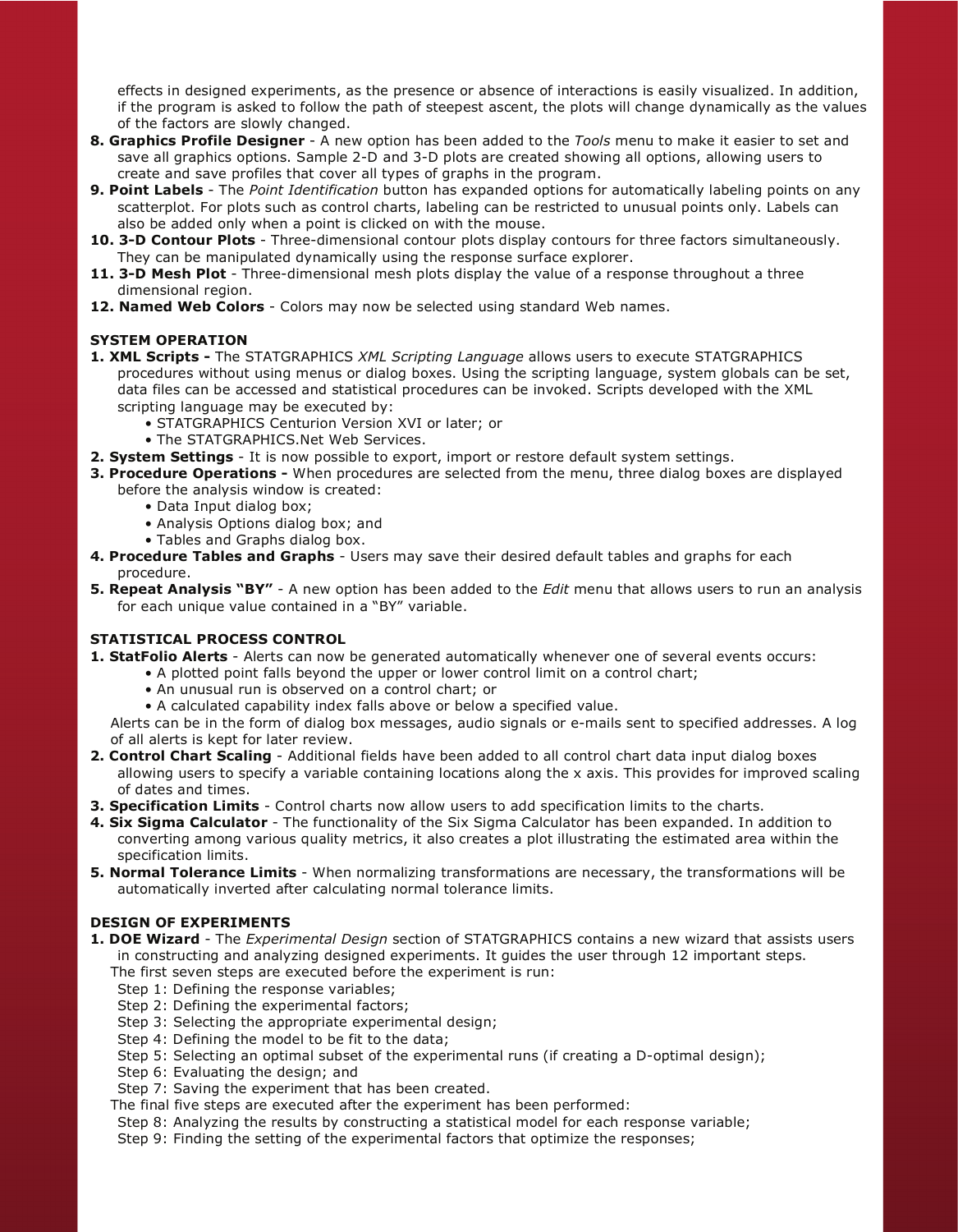Step 10: Saving the results;

Step 11: Augmenting the design if necessary by adding additional runs; and

Step 12: Extrapolating the models beyond the experimental region to search for locations that may yield even better results.

- **2. Combined designs for quantitative and categorical factors**  The DOE Wizard permits the construction and analysis of designs that include both quantitative and categorical factors.
- **3. Combined designs for process and mixture variables**  The DOE Wizard permits the construction and analysis of designs that include both process factors and mixture components.
- **4. Robust parameter designs**  The DOE Wizard can create experimental designs for use in robust parameter design (RPD). Such experiments include both controllable factors and noise factors. The goal of RPD is to find levels of the controllable factors where the response variables are relatively insensitive to changes in the noise factors. Using the STATGRAPHICS Centurion XVI DOE Wizard, robust parameter designs can be constructed in two ways:
	- *Crossed approach*  Two separate designs are created, one for the controllable factors and one for the noise factors. These two designs are then merged by creating runs with all combinations of runs from both designs. This is the method first suggested by Genichi Taguchi and is described in the STATGRAPHICS document titled *DOE Wizard – Inner/Outer Arrays*.
	- *Combined approach*  Both the controllable factors and the noise factors can be studied in a single design. This approach is described by Myers, Montgomery and Anderson-Cook (2009) and has several advantages, including fewer total runs and more insight into the effects of the factors on both the mean and variance of the response.
- **5. Integrated multiple response optimization** In order to find a combination of the experimental factors that provides a good result for multiple response variables, the DOE Wizard uses the concept of *desirability functions*. The DOE Wizard will search the experimental region for combinations that yield the highest desirability.
- **6. Extrapolation along path of steepest ascent**  The statistical models can be extrapolated outside of the experimental region in order to suggest the best direction in which to look for potential improvements in the desirability of the response variables.
- **7. Prediction variance plots**  These plots show how the standard error of the predicted response varies throughout the experimental region. The more constant the variance is, the more preferable the design.
- **8. Variance dispersion graphs**  These graphs illustrate the change in the minimum, average and maximum scaled prediction variance as a function of the distance from the center of the experimental region.
- **9. Fraction of design space plots**  FDS plots show the fraction of the design space where the scaled prediction variance is less than different values. A mostly level plot indicates that the variance is low throughout much of the experimental region.

### **NEW STATISTICAL PROCEDURES**

- **1. Correspondence Analysis**  The Correspondence Analysis procedure creates a map of the rows and columns in a two-way contingency table for the purpose of providing insights into the relationships among the categories of the row and/or column variables. Often, no more than two or three dimensions are needed to display most of the variability or "inertia" in the table. An important part of the output is a correspondence map on which the distance between two categories is a measure of their similarity.
- **2. Multiple Correspondence Analysis**  The Multiple Correspondence Analysis procedure creates a map of the associations among categories of two or more variables. It generates a map similar to that of the *Correspondence Analysis* procedure. However, unlike that procedure which compares categories of each variable separately, this procedure is concerned with interrelationships among the variables.
- **3. One Dimensional Point Processes**  This procedure fits statistical models to one dimensional point processes. A one dimensional point process is a process that generates events along a single dimension, usually time or space. The procedure allows for estimation of homogeneous Poisson process models, nonhomogeneous Poisson process models and renewal process models. Tests are also provided to compare multiple samples.
- **4. Repairable Systems (Times)**  The Repairable Systems (Times) procedure is designed to analyze data consisting of failure times from systems that can be repaired. It is assumed that when the system fails, it is immediately repaired and placed in service again. Further, it is assumed that the repair time is negligible compared to the time between failures. The goal of the analysis is to develop a model that can be used to estimate failure rates or quantities such as the MTBF (mean time between failures). This procedure differs from the *Distribution Fitting* and *Weibull Analysis* procedures in that it allows for a failure rate that changes as the system ages.
- **5. Repairable Systems (Intervals)**  The Repairable Systems (Intervals) procedure is designed to analyze data consisting of failure counts from systems that can be repaired. It is assumed that when the system fails, it is immediately repaired and placed in service again. Further, it is assumed that the repair time is negligible compared to the time between failures. The goal of the analysis is to develop a model that can be used to estimate failure rates or quantities such as the MTBF (Mean Time Between Failures). This procedure differs from the *Life Tables* procedure in that it allows for a failure rate that changes as the system ages.